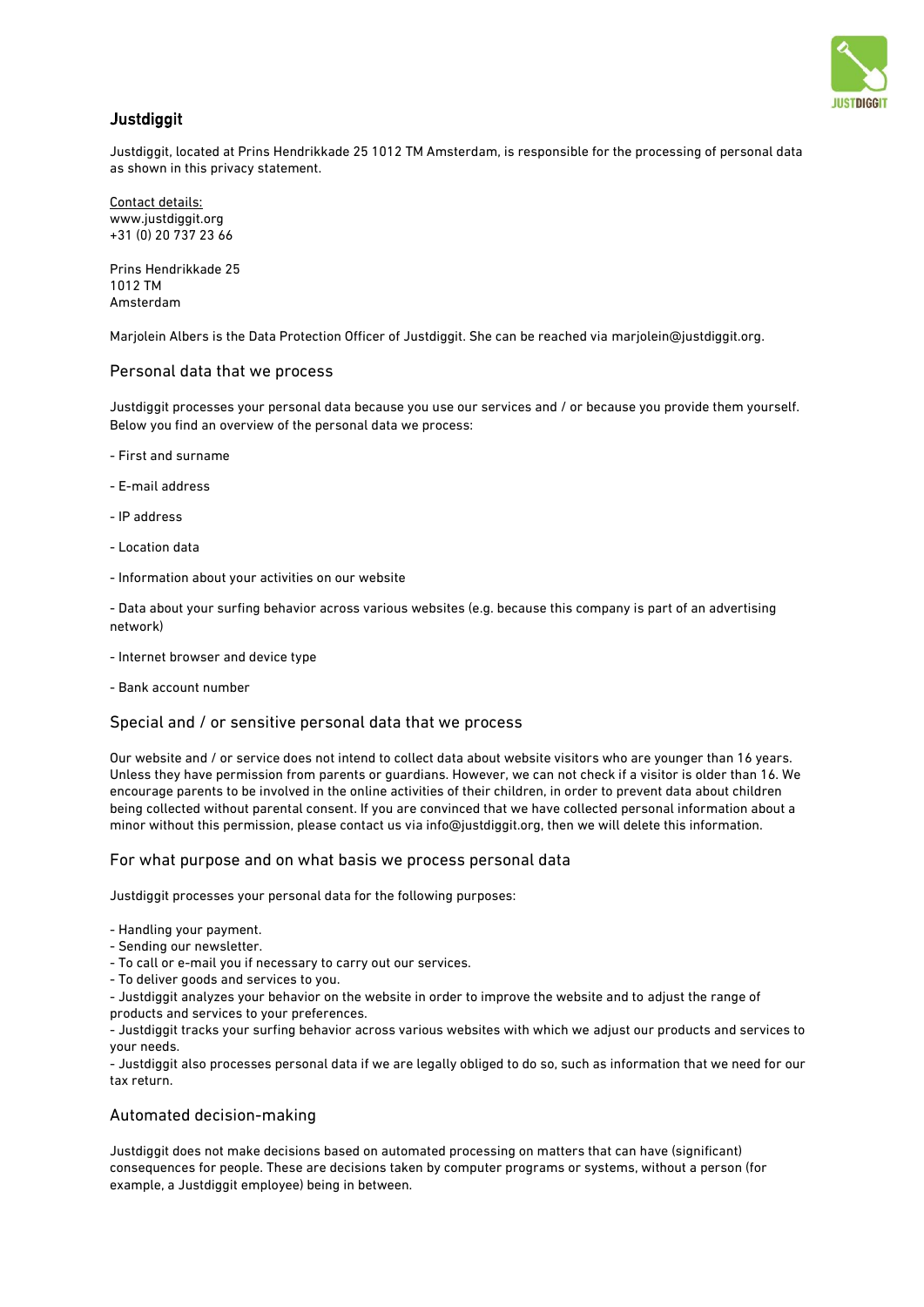

## How long we store personal data

Justdiggit does not store your personal data for longer than is strictly necessary to achieve the purposes for which your data is collected. We use the following retention period for the personal data of:

former donors> 3 months> To check whether data of the former donor have been removed from the planned donations.

#### Sharing personal data with third parties

Justdiggit will not sell your information to third parties and will only provide this information if this is necessary for the execution of our agreement with you or to comply with a legal obligation. With companies that process your data in our assignment, we conclude a data processing agreement to ensure the same level of security and confidentiality of your data. Justdiggit remains responsible for these processing operations.

Buckaroo processes the payments from donors.

#### Cookies, or similar techniques, that we use

Justdiggit uses functional, analytical and tracking cookies. A cookie is a small text file that is stored in the browser of your computer, tablet or smartphone when you first visit this website. Justdiggit uses cookies with a purely technical functionality. These ensure that the website works properly and that, for example, your preferred settings are remembered. These cookies are also used to make the website work well and to optimize it. In addition, we place cookies that keep track of your browsing habits so that we can offer customized content and advertisements. On your first visit to our website we have already informed you about these cookies and asked permission for their placement. You can opt out of cookies by setting your internet browser so that it does not store cookies anymore. In addition, you can also delete all information previously saved via the settings of your browser. For an explanation, see:<http://www.whatarecookies.com/>

Cookies are also placed on this website by third parties. These are for example the social media companies. Below an overview of the cookies:

Necessary cookies help to make a website more useful by enabling basic functions such as page navigation and access to secure parts of the website. Without these cookies the website can not work properly.

| Name                         | Supplier | Purpose                                                                                  | Expiry<br>date | Type        |
|------------------------------|----------|------------------------------------------------------------------------------------------|----------------|-------------|
| CookieConsent justdiggit.org |          | Stores the cookie status of the user for the current domain.                             | 1 year         | <b>HTTP</b> |
| cfduid                       |          | maxmind.com Used by the content network, Cloudflare, to identify trusted web<br>traffic. | vear           | <b>HTTP</b> |

Preferred cookies ensure that a website can remember information that affects the behavior and design of the website, such as the language of your preference or the region where you live.

| Name                | Supplier | Purpose                                                                                           | Expiry<br>date | Type        |
|---------------------|----------|---------------------------------------------------------------------------------------------------|----------------|-------------|
| icl visitor lang js |          | justdiggit.org Stores the user's preferred language on the<br>website.                            | 1 day          | <b>HTTP</b> |
|                     |          | wpml_browser_redirect_test_justdiggit.org_Stores the user's preferred language on the<br>website. | Session        | <b>HTTP</b> |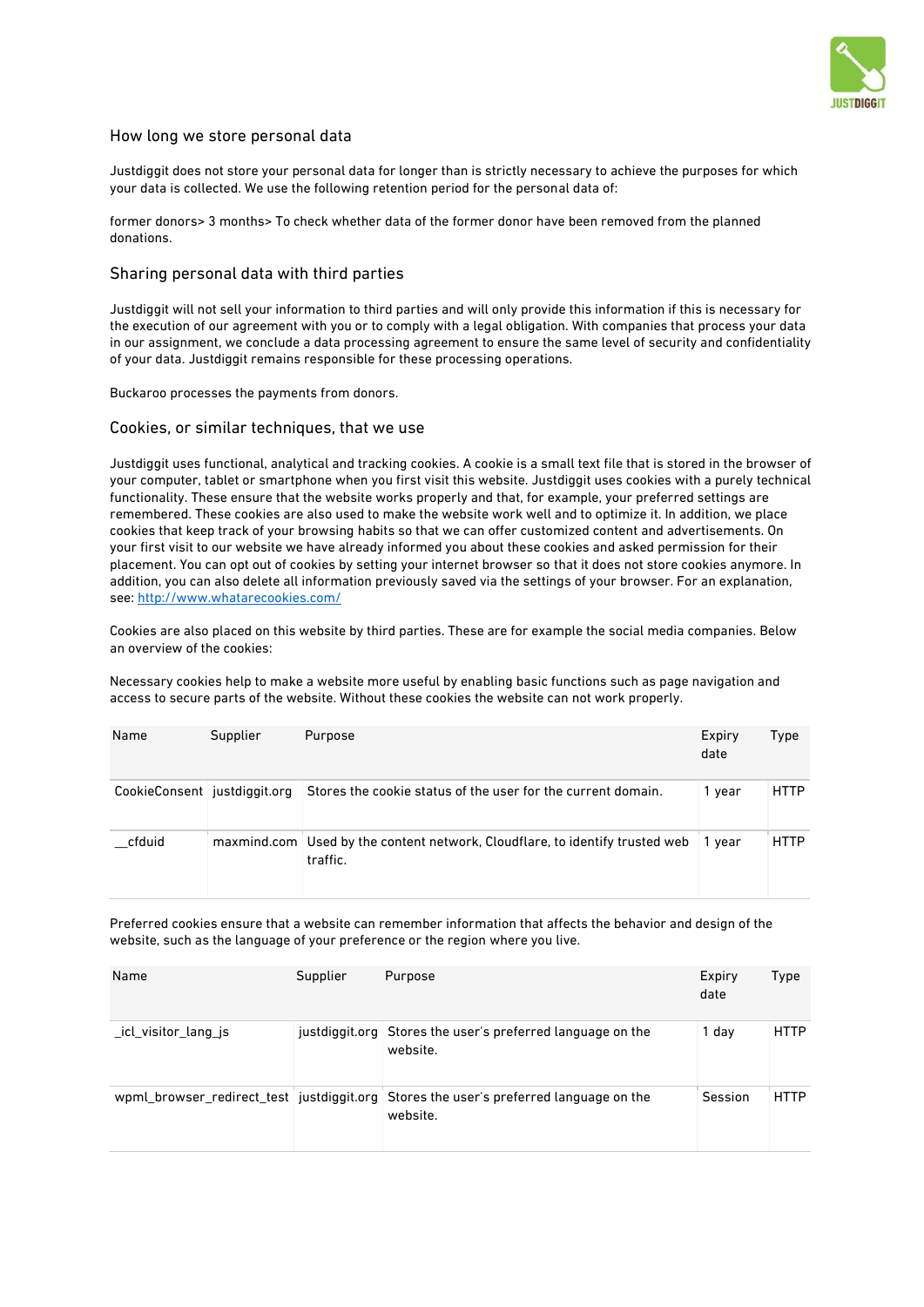

Statistical cookies help website owners understand how visitors use their website, by collecting and reporting data anonymously.

| Name                             | Supplier                 | Purpose                                                                                                                                                       | Expiry<br>date | Type        |
|----------------------------------|--------------------------|---------------------------------------------------------------------------------------------------------------------------------------------------------------|----------------|-------------|
| collect                          | google-<br>analytics.com | Used to send data to Google Analytics about the device<br>and the behavior of the visitor. Traces the visitor on<br>different devices and marketing channels. | Session        | Pixel       |
| $\overline{\phantom{a}}$ ga      | justdiggit.org           | Registers a unique ID that is used to generate<br>statistics about how the visitor uses the website.                                                          | 2 years        | <b>HTTP</b> |
| _gat                             | justdiggit.org           | Used by Google Analytics to slow down request speed.                                                                                                          | Session        | <b>HTTP</b> |
| _gid                             | justdiggit.org           | Registers a unique ID that is used to generate<br>statistics about how the visitor uses the website.                                                          | Session        | <b>HTTP</b> |
| vuid                             | vimeo.com                | Collects data about the user's visits to the website.<br>such as which pages have been read.                                                                  | 2 years        | <b>HTTP</b> |
| @@History/@@scroll # youtube.com |                          | Pending                                                                                                                                                       | Session        | <b>HTML</b> |

Marketing cookies are used to track visitors when they visit different websites. Their goal is to display ads that are adjusted to and relevant to the individual user. These ads become more valuable to publishers and external advertisers.

| Name        | Supplier    | Purpose                                                                                                                  | Expiry<br>date | Type        |
|-------------|-------------|--------------------------------------------------------------------------------------------------------------------------|----------------|-------------|
| <b>GPS</b>  | youtube.com | Registers a unique ID on mobile devices to enable tracking<br>based on geographic GPS location.                          | Session        | <b>HTTP</b> |
| <b>PREF</b> | youtube.com | Registers a unique ID used by Google to keep statistics on<br>how the visitor uses YouTube videos on different websites. | 8<br>months    | HTTP        |
|             |             | VISITOR INFO1 LIVE youtube.com Try to estimate user bandwidth on pages with integrated<br>YouTube videos.                | 179 days HTTP  |             |
| <b>YSC</b>  | youtube.com | Registers a unique ID to keep track of which videos from<br>YouTube the user has seen.                                   | Session        | HTT         |